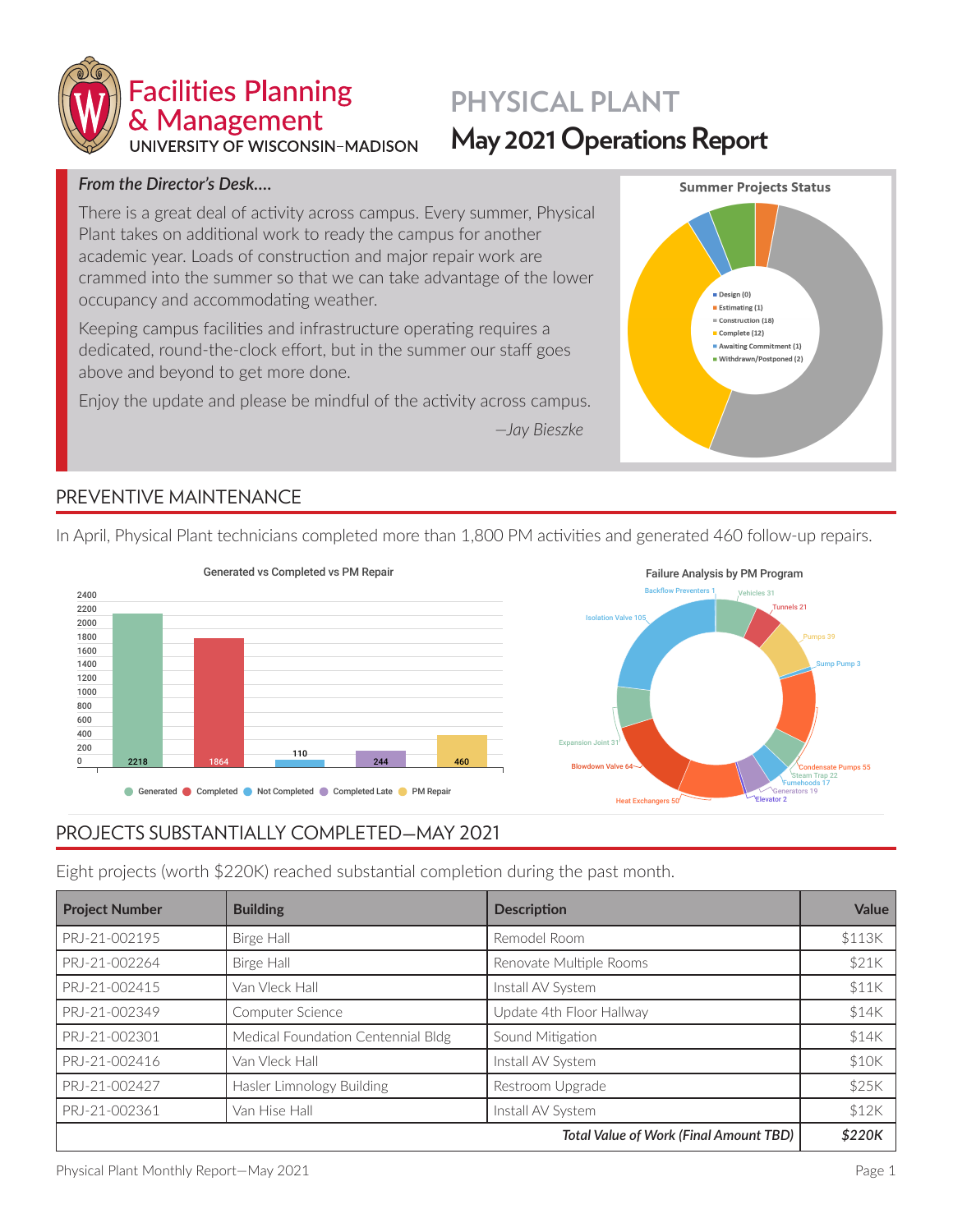There were 120 facilities emergency calls in May 2021 and no major facilities issues.



# ACTIVE FACILITIES-RELATED INSURANCE CLAIMS (LOSS EXCEEDING \$25K)

Since the last report, facility repairs for the following insurance claims were completed:

- *• Vandalism (July 31, 2020).* Hagenah Fountain (Library Mall); approximately \$26K.
- *• Water Damage (February 6, 2021).* School of Social Work; approximately \$130K.
- *Burst Pipes (February 15-17, 2021).* Agricultural Engineering, Sterling Hall, and Charmany Veterinary Medicine; approximately \$25K.
- Water Damage (February 11, 2021). Bardeen Medical Laboratory; approximately \$30K.

All work to address claims incurred prior to March 24, 2021 is substantially complete, with two exceptions:

- *Wind & Hail Damage (July 27, 2020).* Peninsular Agricultural Research Station, Sturgeon Bay repairs are at 30%; expected completion delayed until July due to weather. Approximate cost: \$40K.
- *• Electrical Failure (August 25, 2020).* Microbial Science Substation repair is expected to continue until July 2021. Work is approximately 35% complete. Approximate cost: \$600K.

After March 24, there were two wind events, one water related event, and four property-related events totaling approximately \$184k. Small claims (<\$25K) are not included below.

- Wind Damage (April 11 2021). UW Medical Foundation Centennial Building roof components blew off. Roof assembly is being redesigned for better wind resilience; construction is expected to take place in fall of 2021; approximately \$115K.
- *• Property Damage (May 11, 2021).* At HSLC exterior façade damage due to departmentally contracted vendor. Completion is expected in fall of 2021; approximately \$25K.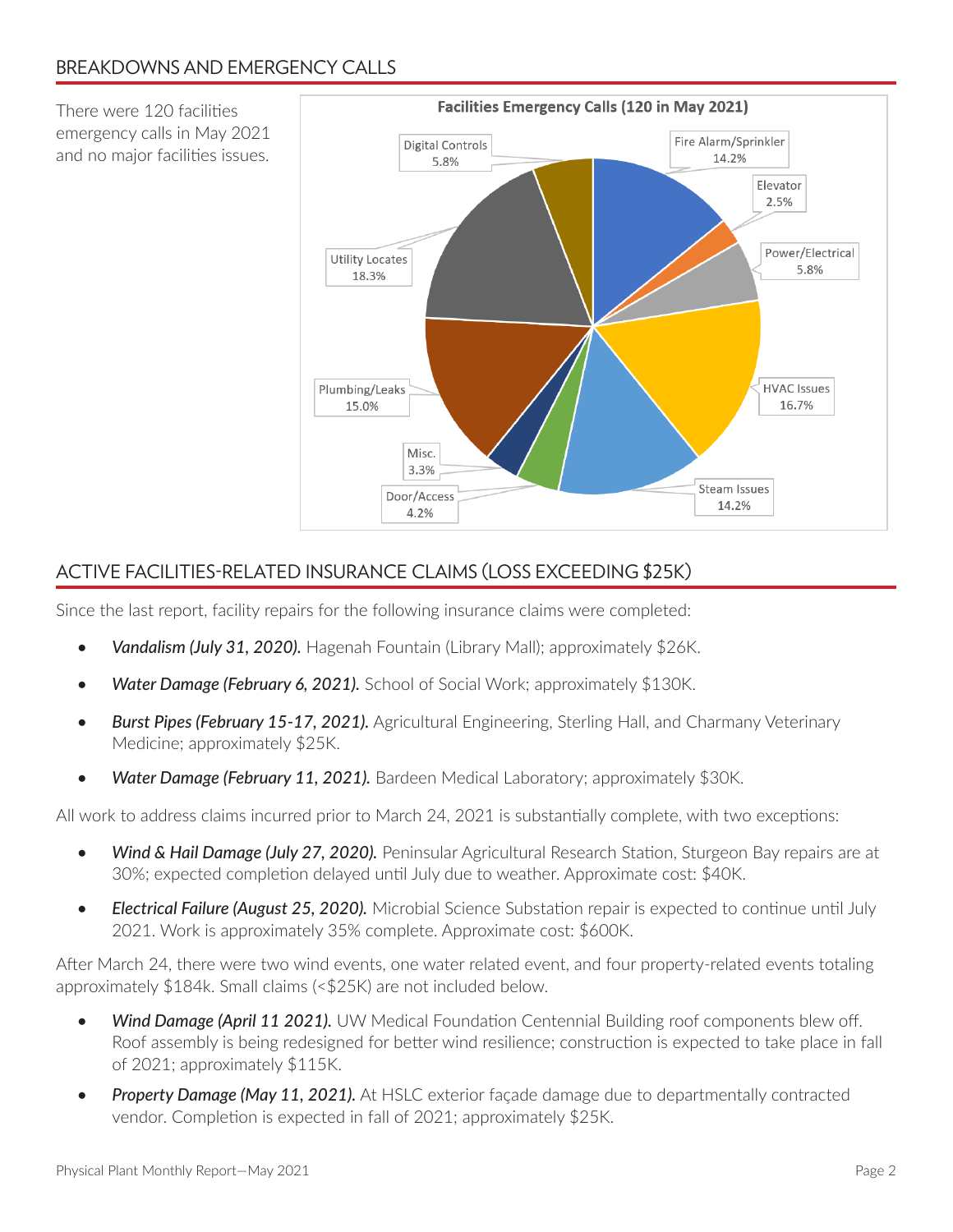### HELIUM PLANT OPERATIONAL UPDATE

UW-Madison's average helium demand from January through March was 1,900 liters. This increased in April to 3,500 liters, primarily in support of two National Magnetic Resonance cool-downs at Chemistry and Biochemistry.

- The university's cost for external purchase price of helium increased in April from \$14.59 to \$15.28 per liter per contract with AirGas.
- Pump upgrades are continuing at WIMR. Work slowed by contamination caused by equipment malfunction.
- Liquefier operation has been normal except for one week in April when the system was down for leak repair.



### CAMPUS ENERGY – OUR COLLECTIVE DRIVE FOR EFFICIENCY

Physical Plant Utilities & Energy Management makes continuous operational improvements to achieve a more efficient use of energy and reduce overall consumption. Facility and infrastructure improvements have resulted in a 25 percent reduction in energy consumption since 2005.

On a more granular level, we track the energy consumption of many facilities, including several "energy hogs." We still have many opportunities to improve how we use and operate buildings to make further reductions.

The table at right illustrates our campus energy consumption is largely influenced by eleven of the largest consumers on campus.

Energy Use Intensity (EUI) , measured in kBtu/GSF, is an industry measure used to track the comparative operational efficiency of a building while taking into consideration changes in campus size and changes in climatic conditions. While the building's design and thermo-physical properties of the building elements have a major impact, behavior and operational demands can also have a substantial impact on building energy consumption. Even small changes in these facilities can have a

### **FY20 Energy Intensity (Top 15 Consumers)**

|                                          | <b>Energy Intensity</b><br>(kBtu/GSF) |
|------------------------------------------|---------------------------------------|
| <b>Facility</b>                          |                                       |
| <b>Bock Laboratories</b>                 | 484.6                                 |
| <b>Biotron</b>                           | 463.2                                 |
| Chemistry                                | 451.5                                 |
| Wisconsin Institute for Medical Research | 381.0                                 |
| <b>McArdle Building</b>                  | 333.8                                 |
| <b>Wisconsin Energy Institute</b>        | 331.5                                 |
| American Family Children's Hospital      | 301.0                                 |
| <b>Russell Laboratories</b>              | 300.7                                 |
| <b>Engineering Centers Building</b>      | 297.0                                 |
| <b>Rennebohm Hall</b>                    | 291.0                                 |
| <b>Veterinary Medicine</b>               | 242.2                                 |
| <b>Overall Campus Average</b>            | 231.7                                 |
| <b>Engineering Hall</b>                  | 186.8                                 |
| <b>Mechanical Engineering</b>            | 128.2                                 |
| <b>Cooper Hall</b>                       | 96.4                                  |
| Union South                              | 95.4                                  |

great impact to the university's budget and impact on the environment.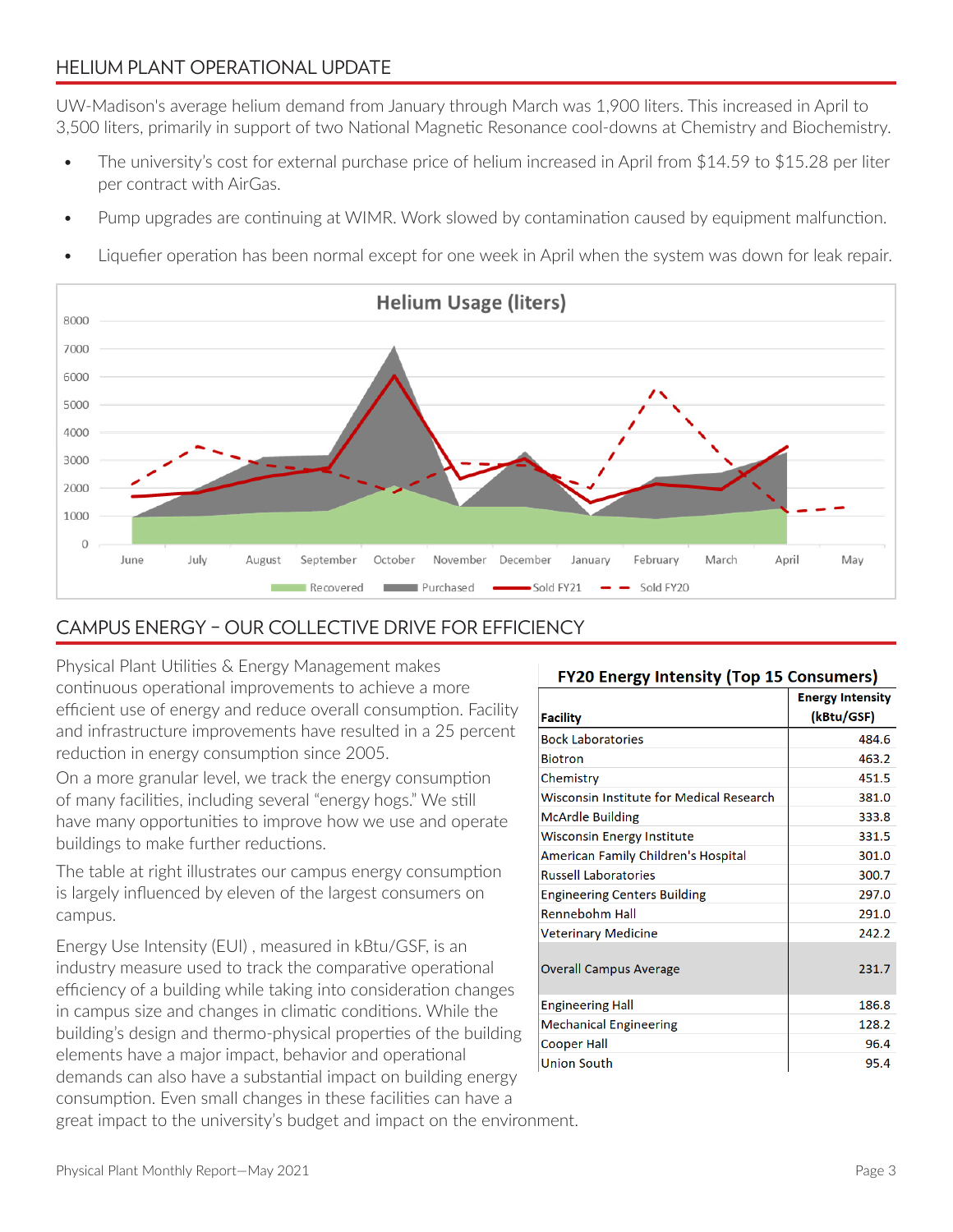### SUMMER 2021 PROJECT STATUS

### *Operationally Critical Projects Underway for Summer 2021 Construction*

Summer 2021 in-house construction efforts are fully underway. This year projects were selected based on a collective effort that included representatives from SMPH, L&S, CALS, VCRGE, CoE, and DoIT. The ad-hoc team collaboratively prioritized projects and identified the ones that would have the greatest impact to the University's mission and benefitted from reduced summertime campus occupancy.

#### Current Status Summary

| Design                       |               |
|------------------------------|---------------|
| Estimating                   |               |
| Construction                 | 18            |
| Complete                     | 12            |
| Awaiting Commitment          |               |
| Customer Withdrawn/Postponed | $\mathcal{L}$ |

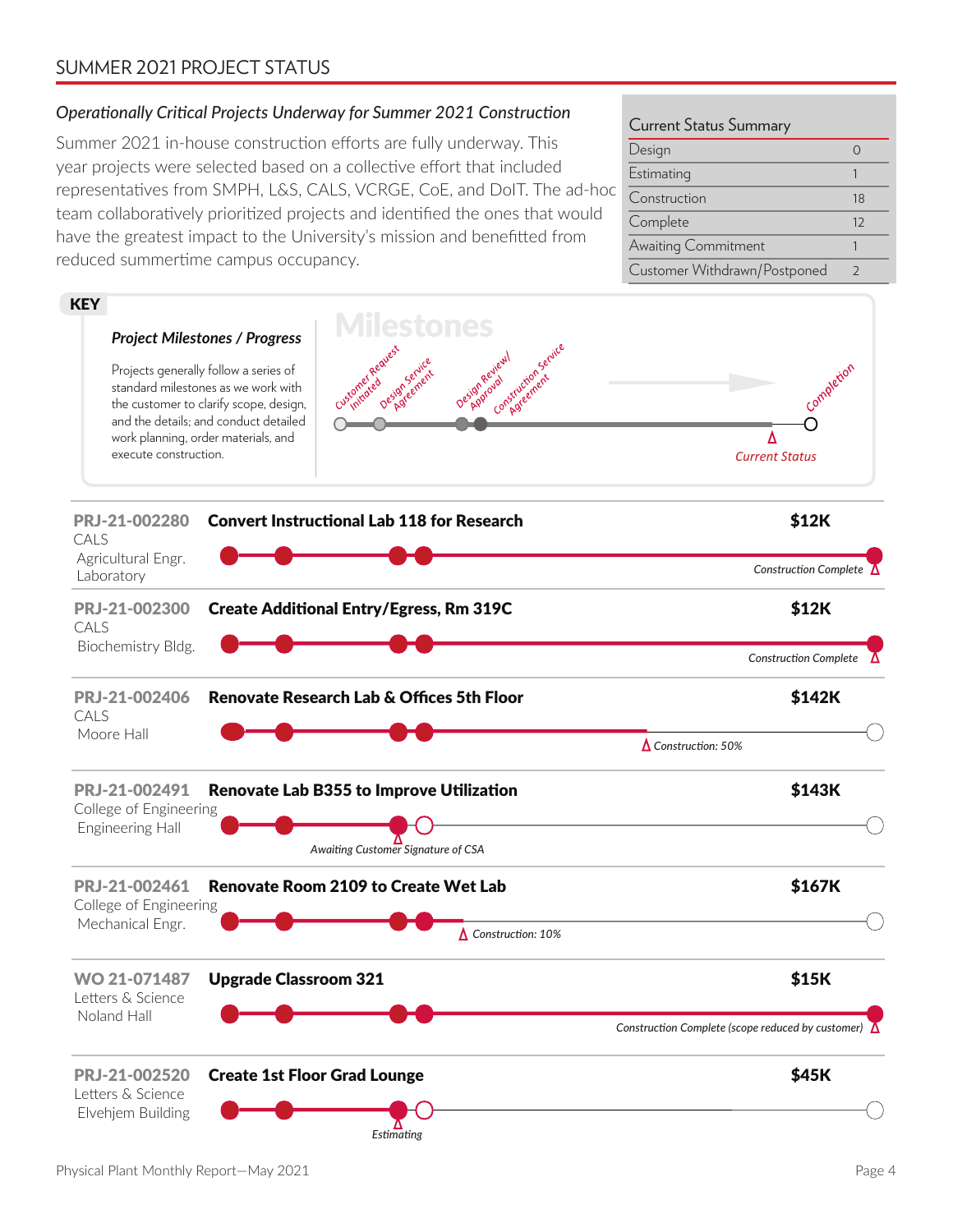# SUMMER 2021 RENOVATION PROJECTS, CONTINUED

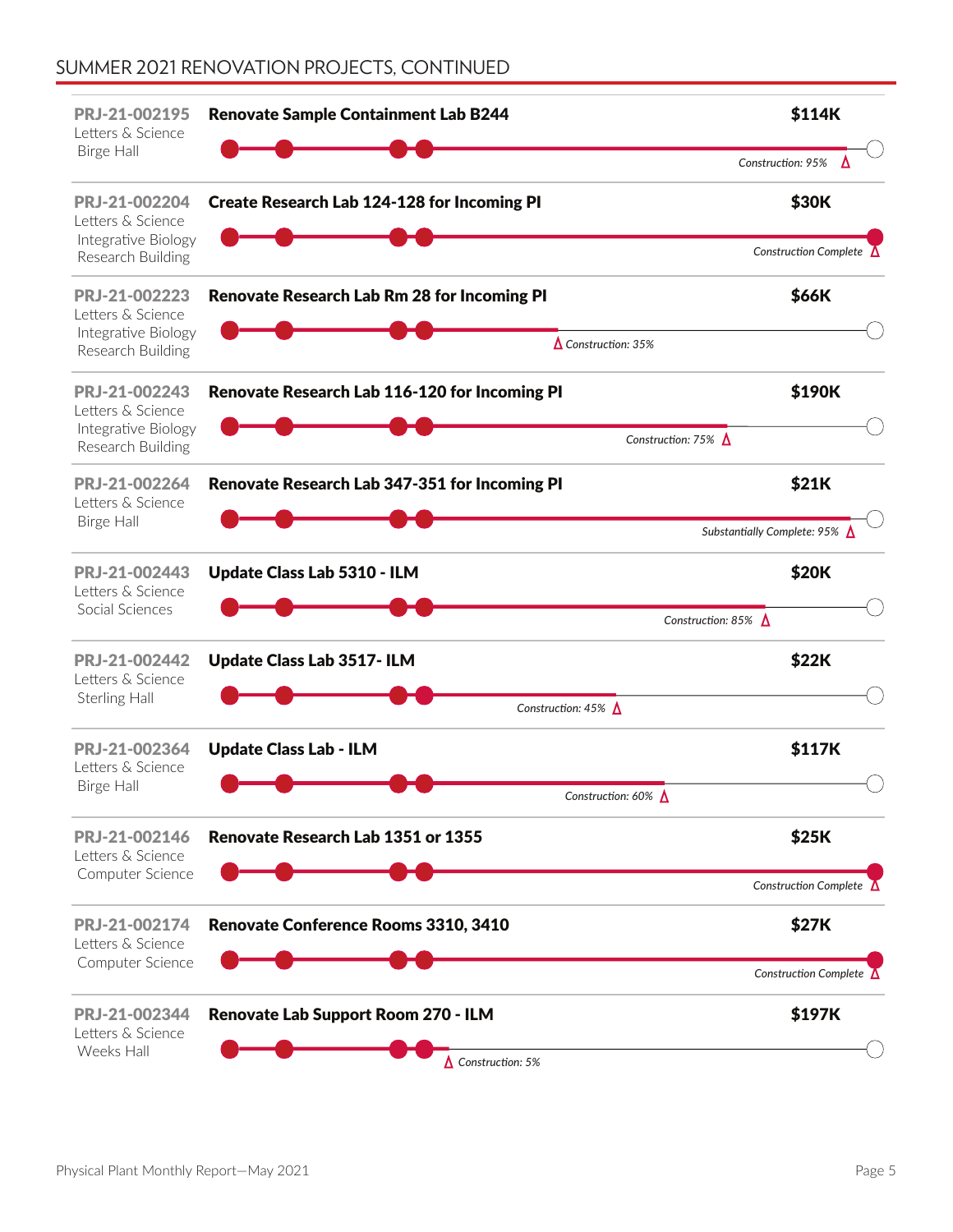